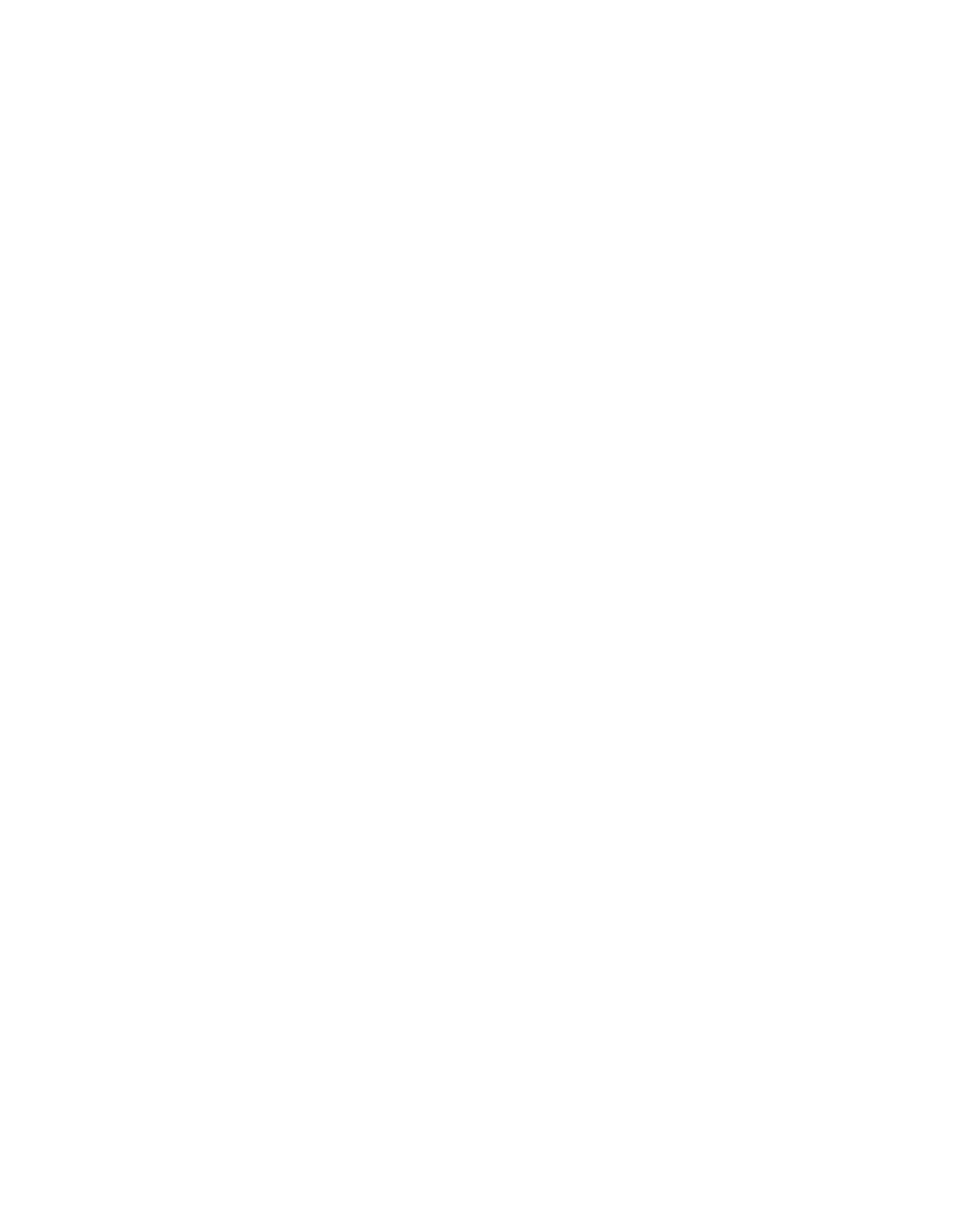# **UNCLASSIFIED OFFENSES**

# **ELECTIONS**

## **Offenses Related to the Qualifications and Registrations of Electors**

| 1. | Voter registration drives. A voter registration drive organizer who conducts<br>a voter registration drive without filing the required statement of intent with the<br>Secretary of State; fails to maintain a designated agent in the state; or uses a<br>voter registration form other than the form approved by the Secretary of State<br>is subject to a maximum fine of \$500. | $1 - 2 - 703(1)$ |
|----|-------------------------------------------------------------------------------------------------------------------------------------------------------------------------------------------------------------------------------------------------------------------------------------------------------------------------------------------------------------------------------------|------------------|
|    | A voter registration drive organizer who fails to fulfill training requirements<br>established by the Secretary of State is subject to a maximum fine of \$500.                                                                                                                                                                                                                     | $1-2-703(2)$     |
|    | A voter registration drive organizer who intentionally fails to deliver a voter<br>registration application to the proper county clerk and recorder in the manner<br>and time prescribed by law is subject to a maximum fine of \$5,000.                                                                                                                                            | $1-2-703(3)(c)$  |
|    | A voter registration drive organizer who compensates a circulator working on<br>a voter registration drive based on the number of voter registration applications<br>the circulator distributes or collects is subject to a maximum fine of \$1,000.                                                                                                                                | $1-2-703(4)$     |
|    | <b>General Election Offenses</b>                                                                                                                                                                                                                                                                                                                                                    |                  |
| 2. | <b>Offenses relating to mail ballots.</b> Offenses related to mail ballots are<br>punishable by a maximum fine of \$5,000, up to 18 months in jail, or both.                                                                                                                                                                                                                        | 1-13-112         |
| 3. | <b>Procuring false registration.</b> Procuring false voter registration is punishable<br>by a maximum fine of \$5,000, up to 18 months in jail, or both.                                                                                                                                                                                                                            | 1-13-203         |
| 4. | Personating elector. Falsely personating an elector and voting at an election<br>under the name of such elector is punishable by a maximum fine of \$5,000, up<br>to 18 months in jail, or both.                                                                                                                                                                                    | 1-13-705         |
| 5. | Voting in the wrong polling location. Knowingly voting or offering to vote in<br>a polling location in which a person is not qualified to do so is punishable by a<br>maximum fine of \$5,000, up to 18 months in jail, or both.                                                                                                                                                    | 1-13-709         |
| 6. | <b>Voting twice.</b> Voting more than once or having voted once and offering to<br>vote again is punishable by a maximum fine of \$5,000, up to 18 months in jail,<br>or both.                                                                                                                                                                                                      | 1-13-710         |
| 7. | Offenses relating to mail-in voting. Offenses related to mail-in voting are<br>punishable by a maximum fine of \$5,000, up to 18 months in jail, or both.<br>Offenses include aiding or abetting fraud in connection with any vote cast.                                                                                                                                            | 1-13-803         |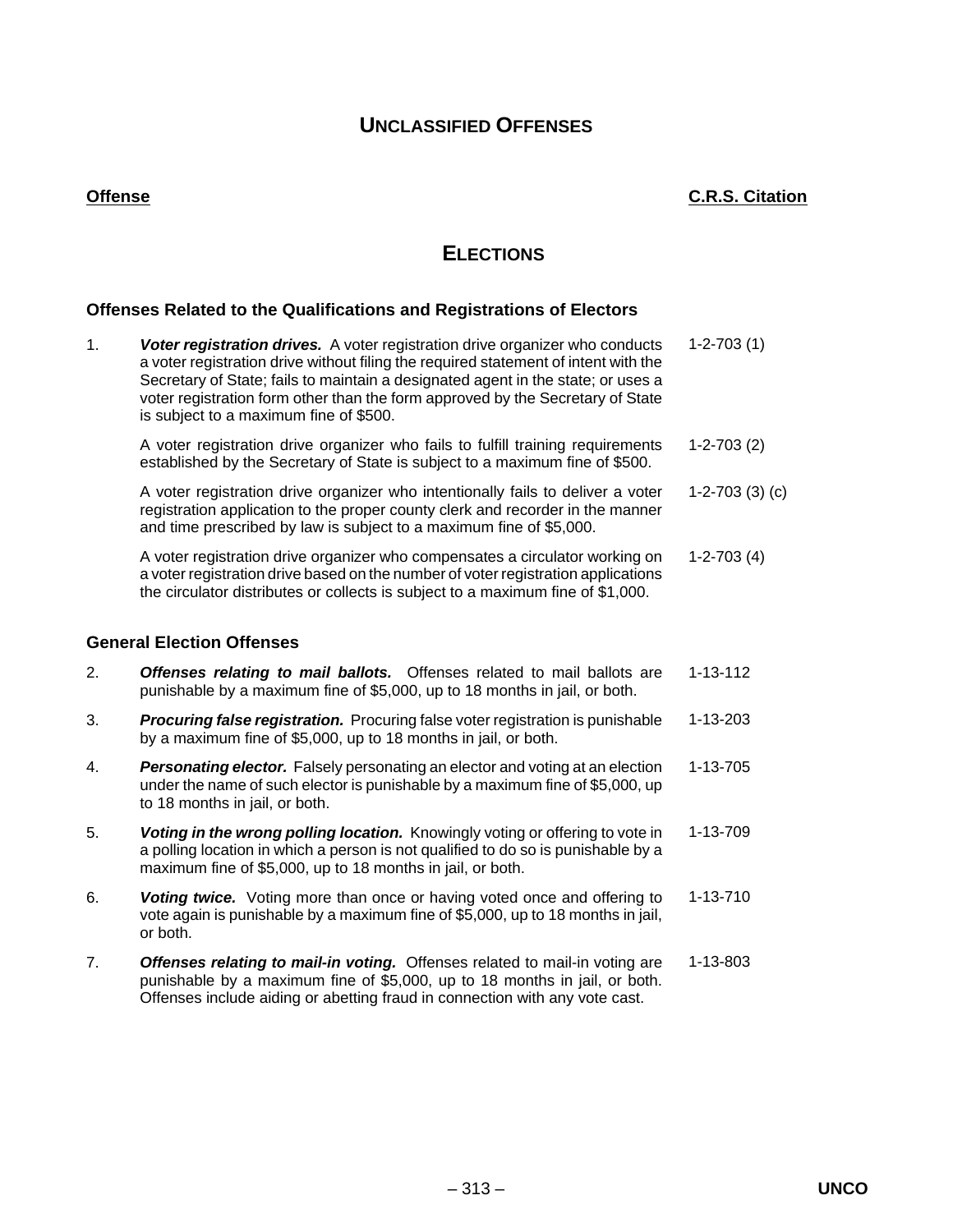#### **Offenses Related to Initiatives and Referenda**

- 8. *Expenditures related to petition circulation.* Initiative proponents who intentionally violate the reporting requirements related to petition circulation will be fined three times the amount of any expenditures that were omitted from or erroneously included in the report. 1-40-121 (3) (b) (I)
- 9. *Initiative and referendum.* Any violation of Section 1-40-130 (1) related to initiatives and referenda is punishable by a maximum fine of \$500, up to one year in jail, or both. 1-40-130 (2)

## **LABOR AND INDUSTRY**

## **Offenses Related to the Division of Labor**

10. *Industrial Claims Appeals Office - penalty for divulging information.* Any person in the employ of the Division of Labor in the Colorado Department of Labor and Employment who divulges any confidential information to any person other than the director shall be punished by a maximum fine of \$1,000 and be disqualified from holding any appointment or employment with any state department. 8-1-115 (2)

## **INSURANCE**

## **Offenses Related to the Regulation of Insurance Companies**

11. *Regulation of insurance companies - payment of dividends.* Any director, trustee, manager, or officer of any domestic insurance company who pays any unauthorized dividends, interest, bonus, or other allowance in lieu of dividends, except from the company's surplus and from profits arising from the company's business shall be punished by a maximum fine of \$1,000. 10-3-204 (2)

## **PROFESSIONS AND OCCUPATIONS**

## **Offenses Related to Professions and Occupations — General**

12. *Dead human bodies.* Offenses concerning improper performance of duties related to unclaimed human bodies are punishable by a fine of at least \$50, but no more than \$500. 12-34-209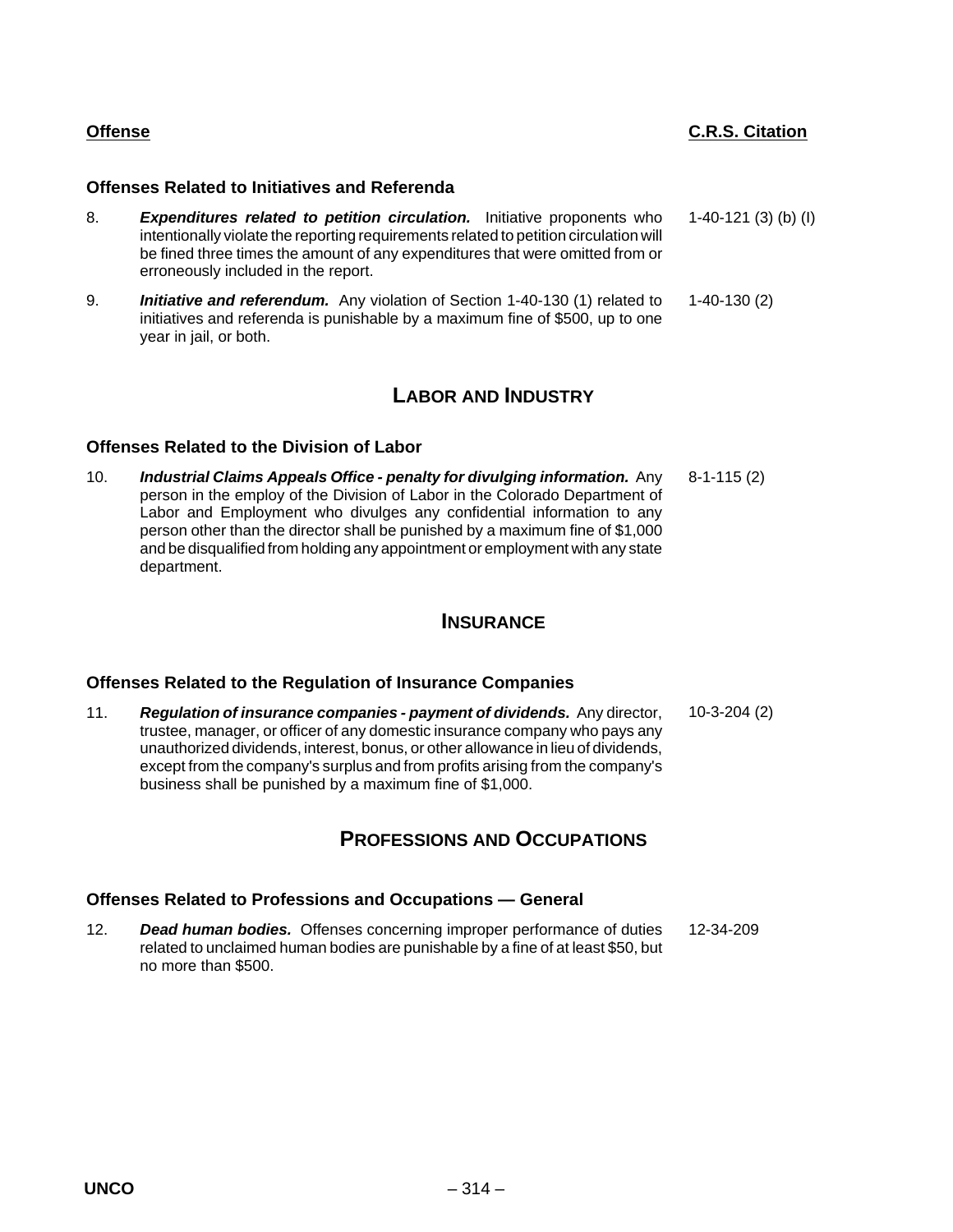# **DOMESTIC MATTERS**

## **Offenses Related to Child Support**

13. *Income assignments for child support or maintenance.* Any person who submits a fraudulent notice to withhold income for child support is punishable by a fine of at least \$1,000 and court costs and attorney fees. 14-14-111.5 (19)

# **CRIMINAL CODE**

#### **Miscellaneous Offenses**

14. *Illegal possession or consumption of ethyl alcohol by an underage* **person.** A first offense of possession or consumption of ethyl alcohol by a minor is punishable by a maximum fine of \$250. 18-13-122 (2) (b) (I) A second offense of possession or consumption of ethyl alcohol by a minor is punishable by a maximum fine of \$500 and mandatory participation in an alcohol evaluation or assessment, an alcohol education program, or an alcohol treatment program at the defendant's own expense. 18-13-122 (2) (b) (II)

# **MUNICIPAL GOVERNMENT**

## **Offenses Related to Municipal Elections**

- 15. *Voting twice.* Voting more than once or offering more than one ballot in a municipal election is punishable by a maximum fine of \$5,000, up to 18 months in jail, or both. 31-10-1519
- 16. *Voting in the wrong precinct.* Fraudulently voting in the wrong precinct in a municipal election is punishable by a maximum fine of \$5,000, up to 18 months in jail, or both. 31-10-1520
- 17. *Personating elector.* Falsely personating any registered elector in a municipal election is punishable by a maximum fine of \$5,000, up to 18 months in jail, or both. 31-10-1529
- 18. *Absentee voting.* Offenses related to absentee voting in municipal elections are punishable by a maximum fine of \$5,000, up to 18 months in jail, or both. 31-10-1537
- 19. *Municipal initiatives, referenda, and referred measures.* Violation of the provisions of Section 31-11-114 (1) with regard to municipal initiatives, referenda, and referred measures are punishable by a maximum fine of \$500, up to one year in jail, or both. 31-11-114 (2)